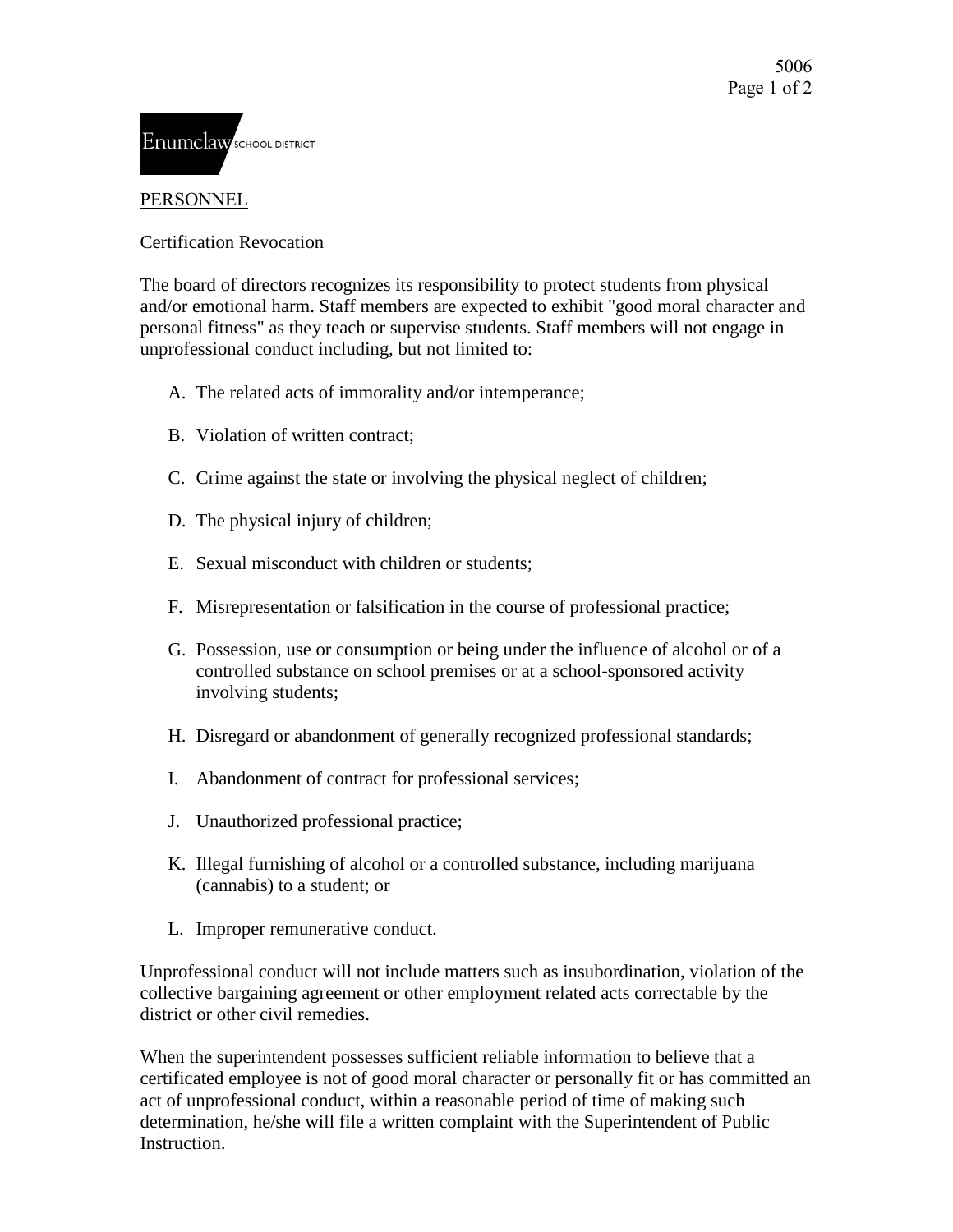If the district is considering action to discharge a staff member, the superintendent need not file such complaint until ten calendar days after making the final decision to serve or not serve formal notice of discharge. Such written complaint will state the grounds for revocation and summarize the factual basis upon which a determination has been made that an investigation by the Superintendent of Public Instruction is warranted. The Superintendent of Public Instruction will provide the affected certificate holder with a copy of such written complaint.

Intentional failure to file a complaint is an act of unprofessional conduct and may be sufficient cause for revocation of the superintendent's professional education certificate. A staff member may voluntarily surrender his or her certificate.

The superintendent will maintain a confidential file containing allegations and the findings related to his/her investigation.

| <b>Cross References:</b> | Board Policy 5005<br>5281 | Certification                                                                                                                                |
|--------------------------|---------------------------|----------------------------------------------------------------------------------------------------------------------------------------------|
|                          |                           | Disciplinary Action and Discharge                                                                                                            |
| Legal References:        | RCW 28A.400.320           | Crimes against children – Mandatory<br>termination of classified employees -<br>Appeal – Recovery of salary or<br>compensation by district   |
|                          | 28A.405.470               | Crimes against children - Mandatory<br>termination of certificated employees -<br>Appeal – Recovery of salary or<br>compensation by district |
|                          | 28A.410.090               | Revocation or suspension of<br>certificate or permit to teach— Criminal<br>basis – Complaints – Investigation -<br>Process                   |
|                          | 28A.410.100               | Revocation of authority to teach—<br><b>Hearings</b>                                                                                         |
|                          | 28.410.110                | Limitation on reinstatement prohibited for<br>certain felony crimes                                                                          |
|                          | <b>WAC 181-79A</b>        | Standards for teacher, administrator<br>and educational staff associate<br>certification                                                     |
|                          | 181-86                    | Professional Certification – Policies and<br>procedures for administration of<br>certification proceedings                                   |
|                          | 181-87                    | Professional certification - Acts of<br><b>Unprofessional Conduct</b>                                                                        |
|                          | 181-79A-155               | Good Moral Character and Personal Fitness<br>Necessary supporting evidence by applicants                                                     |